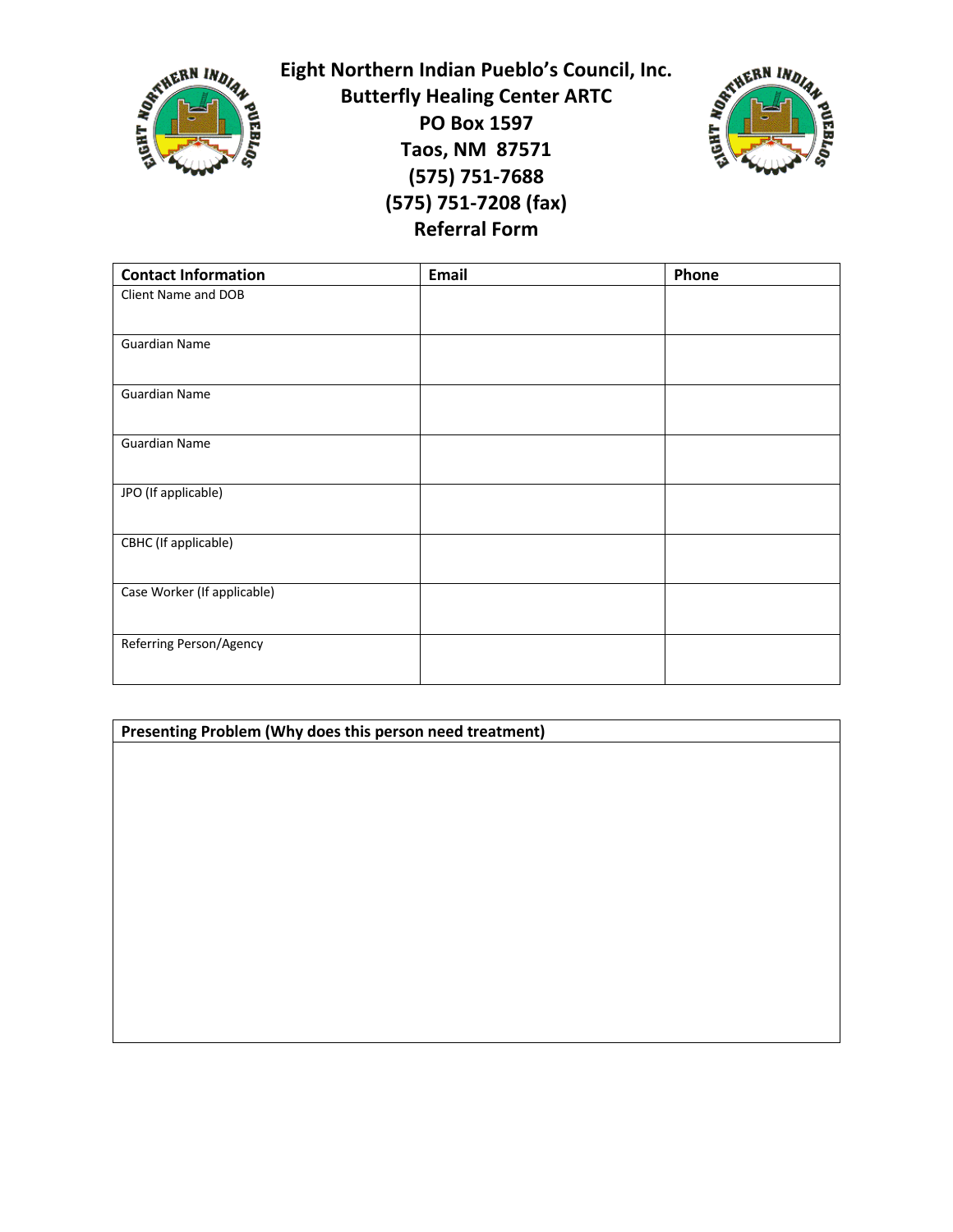



| <b>Safety Risks</b>                                                                  | Current | Historical (behavior > 1 year) | Denies |
|--------------------------------------------------------------------------------------|---------|--------------------------------|--------|
| Suicide Attempt/Gesture                                                              |         |                                |        |
| Suicidal Ideations                                                                   |         |                                |        |
| Self-Harm                                                                            |         |                                |        |
| Elopement                                                                            |         |                                |        |
| <b>Physical Aggression</b>                                                           |         |                                |        |
| Sexual Perpetration (Client<br>aggressed or has been charged<br>with sexual assault) |         |                                |        |
| Other (Please specify)                                                               |         |                                |        |
| Other (Please specify)                                                               |         |                                |        |
| Other (Please specify)                                                               |         |                                |        |

| <b>Substance Use</b>     | Current | History $> 1$ year | Denies |
|--------------------------|---------|--------------------|--------|
| Alcohol                  |         |                    |        |
| Marijuana                |         |                    |        |
| Spice (K2 synthetic THC) |         |                    |        |
| Cocaine                  |         |                    |        |
| Heroin                   |         |                    |        |
| Methamphetamine          |         |                    |        |
| Dextromethorphan         |         |                    |        |
| (Triple C's)             |         |                    |        |
| Other (Please specify)   |         |                    |        |
| Other (Please specify)   |         |                    |        |
| Other (Please specify)   |         |                    |        |

**Diagnosis**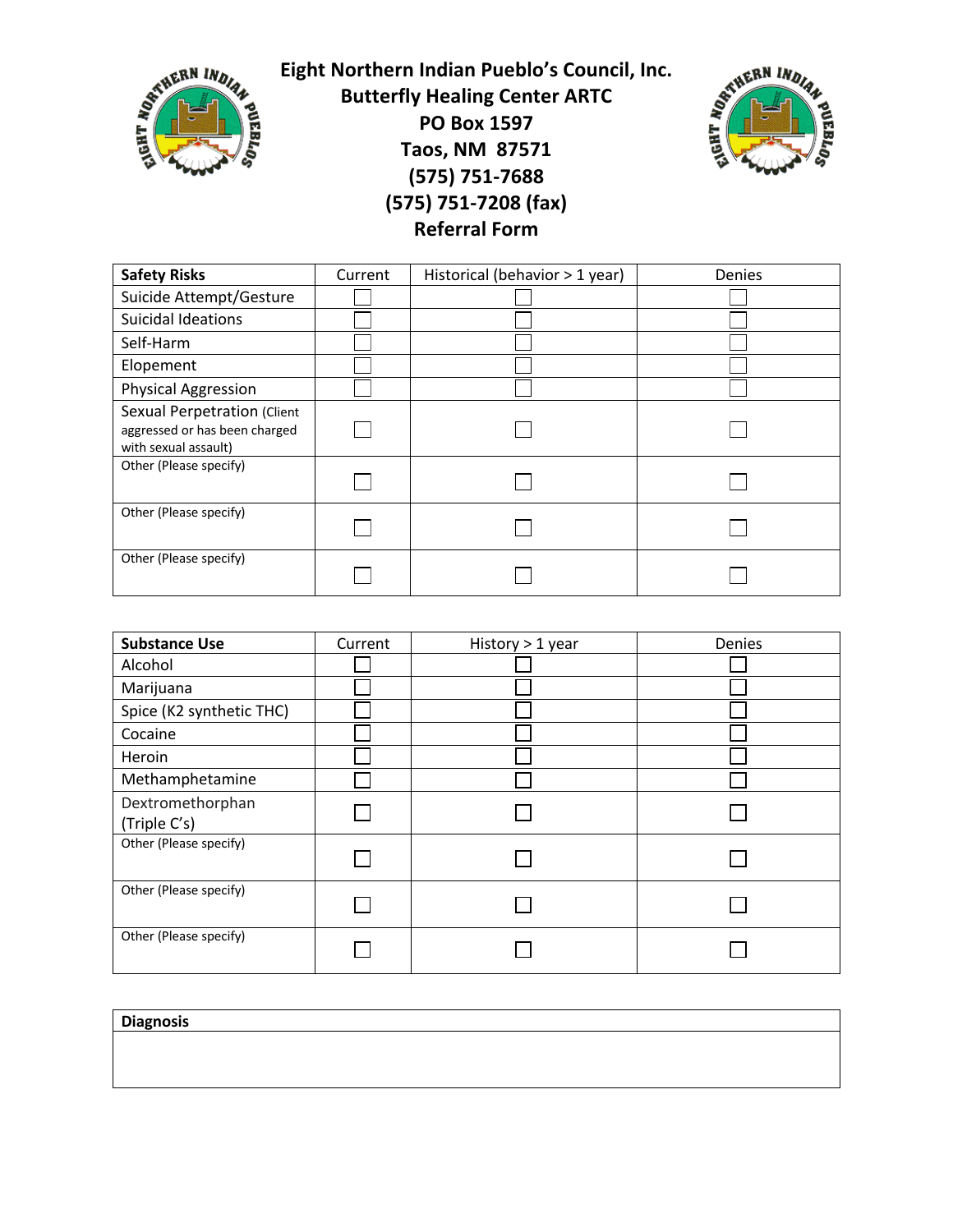



| <b>Symptoms</b>                   |                                                 |                            |
|-----------------------------------|-------------------------------------------------|----------------------------|
| Depression                        | Self-Harm                                       | <b>Hallucinations</b>      |
| Anxiety                           | Low Self esteem                                 | Disordered Thinking        |
| Sleep disturbances                | Impulsivity                                     | <b>Physical Aggression</b> |
| Change in eating<br><b>Habits</b> | Poor interactions with<br>peers, family, others | Hyper active               |
| Other (Please specify)            |                                                 |                            |

| <b>Education</b>          |             |                            |
|---------------------------|-------------|----------------------------|
| <b>School Name</b>        |             | <b>Current Grade Level</b> |
|                           |             |                            |
| <b>School Status</b>      |             | <b>School Contact</b>      |
| Enrolled                  | Disenrolled |                            |
| Suspended                 | Expelled    |                            |
| Additional Notes (if any) |             |                            |
|                           |             |                            |

## **Legal History**

## **Guardianship, Current Living Situation, and Recommended Discharge Plan**